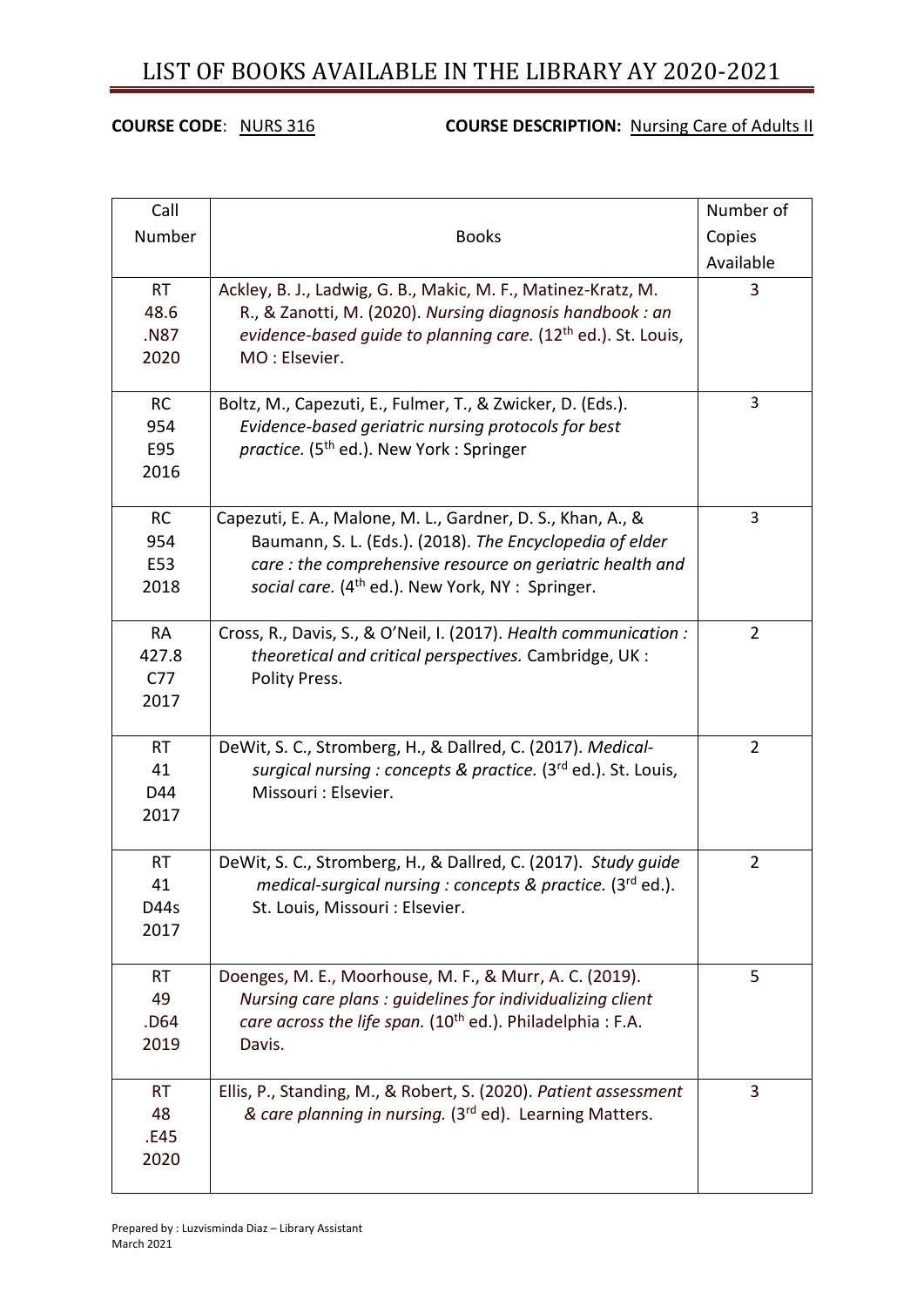| <b>RC</b><br>954<br>E45<br>2018         | Eliopoulos, C. (2018). Gerontological nursing. (9th ed.).<br>Philadelphia: Wolters Kluwer                                                                                             | 3              |
|-----------------------------------------|---------------------------------------------------------------------------------------------------------------------------------------------------------------------------------------|----------------|
| <b>RA</b><br>564.8<br>H33<br>2016       | Haber, D. (2016). Health promotion and aging : practical<br>applications for health professionals. (7 <sup>th</sup> ed.). New York,<br>NY: Springer.                                  | $\overline{2}$ |
| <b>RT</b><br>41<br>T46<br>2018          | Hinkle, J. L., & Cheever, K. H. (2018). Brunner & Suddarth's<br>textbook of medical-surgical nursing. (14 <sup>th</sup> ed.).<br>Philadelphia: Wolters Kluwer.<br>(Required Textbook) | 8              |
| <b>RC</b><br>954<br>.K46<br>2019        | Kennedy-Malone, L., Martin-Plank, L., & Duffy, E. G. (2019).<br>Advanced practice nursing in the care of older adults.<br>(2 <sup>nd</sup> ed.). Philadelphia: F. A. Davis.           | 3              |
| <b>RM</b><br>301<br><b>N87</b><br>2016  | Nursing 2016 drug handbook. (2016). (36 <sup>th</sup> ed.). Philadelphia,<br><b>PA: Wolters Kluwer</b>                                                                                | 5              |
| HV<br>1461<br>L66<br>2016               | Rowles, G. D., & Teaster, P. B. (eds.). (2016). Long-term care in<br>an aging society: theory and practice. New York, NY:<br>Springer                                                 | $\overline{2}$ |
| <b>RT</b><br>120<br>.E4<br>.E44<br>2018 | Sweet, V. (Ed.). (2018). Emergency nursing : core curriculum.<br>(7 <sup>th</sup> ed.). St. Louis: Elsevier                                                                           | 3              |
| <b>RC</b><br>954<br><b>T68</b><br>2018  | Touhy, T. A., & Jett, K. (2018). Ebersole and Hess'<br>gerontological nursing & healthy aging. (5 <sup>th</sup> ed.). St.<br>Louis, Mo.: Elsevier.                                    | $\overline{2}$ |
| <b>RT</b><br>55<br><b>T77</b><br>2016   | Trivium Test Prep. (2016). CCRN review book 2016-2017 :<br>CCRN study quide and practice questions for the critical<br>care nursing exam. [Lexington, KY] : Trivium Test Prep.        | 3              |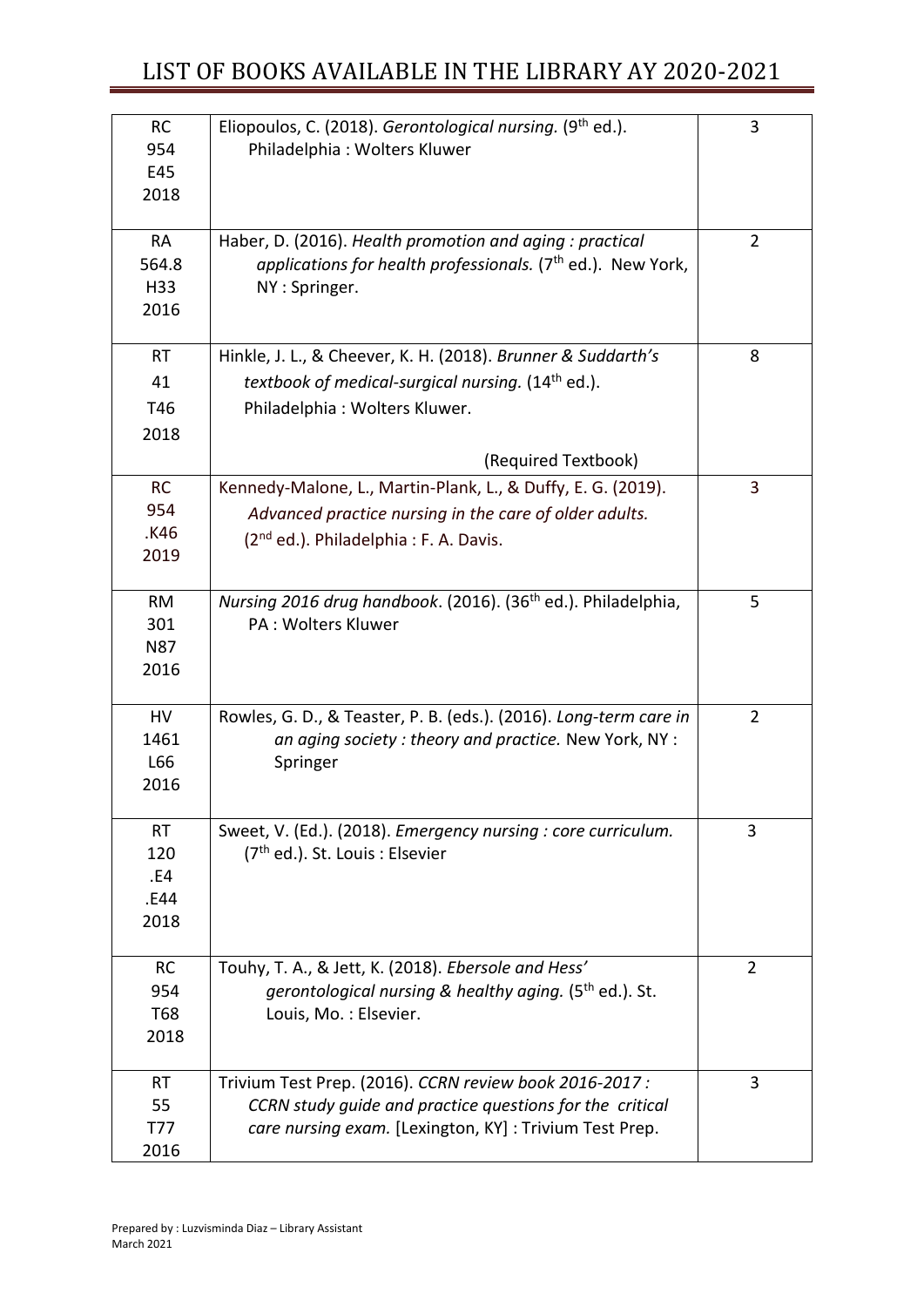| <b>RB</b><br>38.2<br>V36<br>2019           | Van Leeuwen, A. M. & Bladh, M. L.(2019). Davi's<br>comprehensive manual of laboratory and diagnostic tests<br>with nursing implications. $(8th$ ed.). Philadelphia : F. A.<br>Davis.                                                         | 3             |
|--------------------------------------------|----------------------------------------------------------------------------------------------------------------------------------------------------------------------------------------------------------------------------------------------|---------------|
| <b>RT</b><br>41<br>W <sub>55</sub><br>2016 | Winkelman, C., & Ignatavicius, D. D. (2016). Clinical<br>companion, Ignatavicius Workman, medical-surgical<br>nursing : patient-centered collaborative care. (8 <sup>th</sup> ed.).<br>St. Louis, Missouri : Elsevier.                       | $\mathcal{P}$ |
| <b>RT</b><br>120<br>F34<br>2017            | Winland-Brown, J. R., & Dunphy, L. M. (2017). Family<br>practice and adult-gerontology primary care nurse<br>practitioner certification examination : review questions<br>and strategies. (5 <sup>th</sup> ed.). Philadelphia : F. A. Davis. | 3             |

#### OTHER REFERENCES COPYRIGHT 2015 and BELOW

| Call       |                                                                    | Number of      |
|------------|--------------------------------------------------------------------|----------------|
| Number     | <b>Books</b>                                                       | Copies         |
|            |                                                                    | Available      |
| <b>RT</b>  | Alfaro-LeFevre, R. (2014). Applying nursing process: The           | 5              |
| 51         | foundation for clinical reasoning (8th ed.). Philadelphia:         |                |
| A6255      | Wolters Kluwer/Lippincott Williams & Wilkins.                      |                |
| 2014       |                                                                    |                |
| RT.        | Bothe, J. (2014). Clinical cases : medical-surgical nursing case \ | $\overline{2}$ |
| 41         | studies. Australia: Mosby/Elsevier.                                |                |
| <b>B68</b> |                                                                    |                |
| 2014       |                                                                    |                |
| <b>RT</b>  | Boyer, M.J. (2010). Study guide to accompany Smeltzer &            | 25             |
| 41         | Bare's Brunner & Suddarth's textbook of medical-                   |                |
| <b>B68</b> | surgical nursing (12 <sup>th</sup> ed.). Philadelphia: Lippincott  |                |
| 2010       | Williams & Wilkins.                                                |                |
| <b>RT</b>  | Boyer, M. J. (2008). Study guide to accompany Smeltzer &           | 5              |
| 41         | Bare's Brunner & Suddarth's textbook of medical-                   |                |
| <b>B68</b> | surgical nursing. (11 <sup>th</sup> ed.). Lippincott Williams &    |                |
| 2008       | Wilkins.                                                           |                |
| <b>RB</b>  | Brunner & Suddarth's handbook of laboratory and diagnostic         | 5              |
| 38.2       | tests. (2014). $(1st ed.)$ . Philadelphia : Lippincott             |                |
| <b>B78</b> | Williams & Wilkins.                                                |                |
| 2014       |                                                                    |                |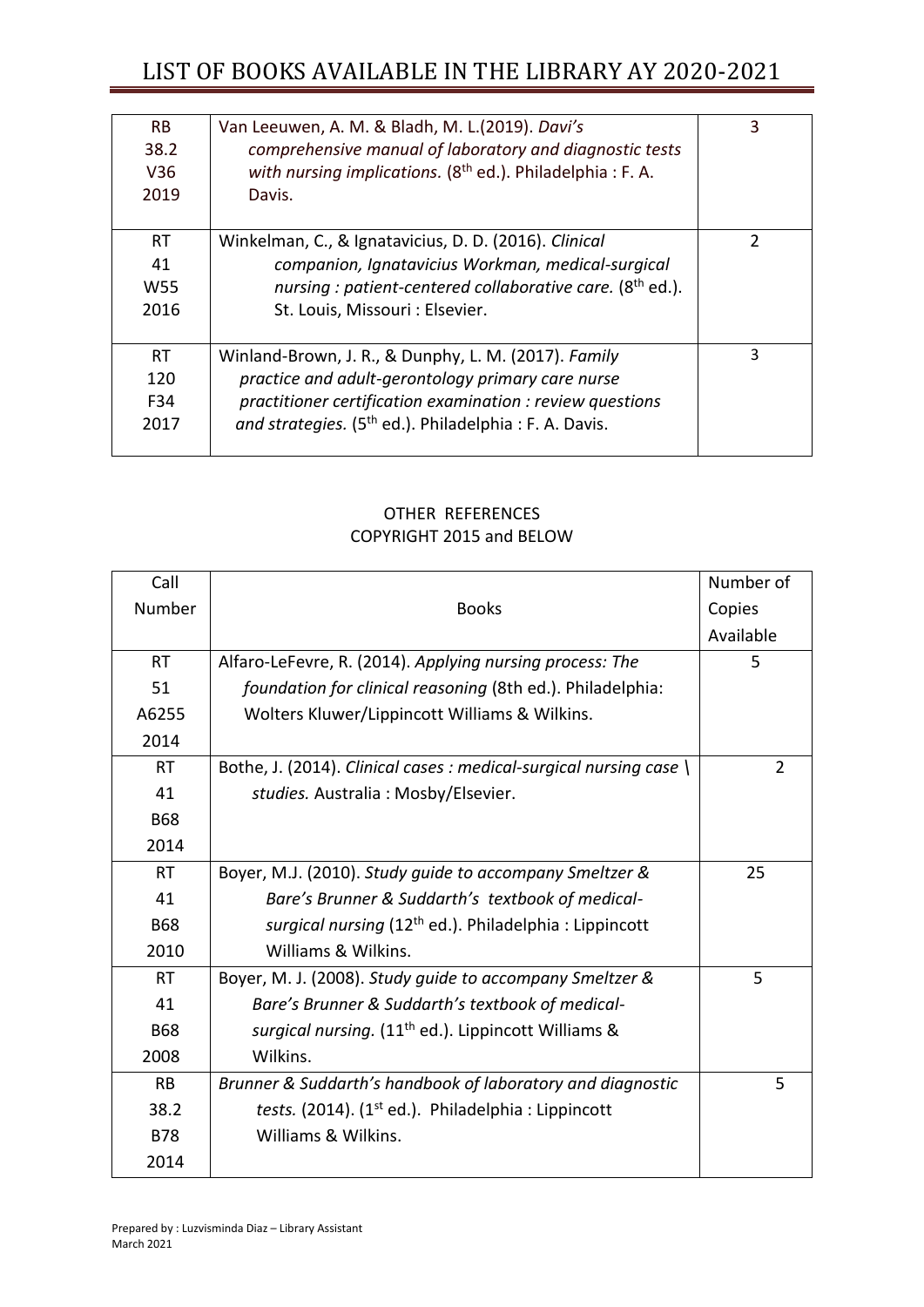| <b>RT</b>       | Brunner, & Suddarth. (2014). Textbook of medical surgical                   | 52 |
|-----------------|-----------------------------------------------------------------------------|----|
| 41              | nursing. (13 <sup>th</sup> ed.). Philadelphia: Walter                       |    |
| T46             | Kluwer/Lippincott, Williams and Wilkins.                                    |    |
| 2014            |                                                                             |    |
| <b>RB</b>       | Brunner & Suddarth's Handbook of Laboratory Diagnostic                      | 5  |
| 38.2            | Tests (1 <sup>st</sup> ed.). (2010). Philadelphia: Lippincott Williams      |    |
| <b>B78</b>      | & Wilkins.                                                                  |    |
| 2010            |                                                                             |    |
| <b>RT</b>       | Burns, S. M. (Ed.). (2014). AACN essentials of critical care                | 5  |
| 120             | nursing. (3rd ed.). New York: McGraw Hill Education                         |    |
| 15              | Medical.                                                                    |    |
| A44             |                                                                             |    |
| 2014            |                                                                             |    |
| <b>RT</b>       | Campbell, M. L. (2009). Nurse to nurse : palliative care.                   | 3  |
| 87              | New York: McGrawHill.                                                       |    |
| .T45            |                                                                             |    |
| C <sub>36</sub> |                                                                             |    |
| 2009            |                                                                             |    |
| <b>RT</b>       | Carpenito-Moyet, L. J. (2013). Handbook of nursing diagnosis                | 5  |
| 48.6            | (14th ed.). Philadelphia: Wolters Kluwer                                    |    |
| C385            | Health/Lippincott Williams & Wilkins.                                       |    |
| 2013            |                                                                             |    |
| <b>RT</b>       | Carpenito, L. (2009). Handbook of Nursing diagnosis (13 <sup>th</sup> ed.). | 3  |
| 48.6            | Philadelphia: Lippincott Williams & Wilkins.                                |    |
| C385            |                                                                             |    |
| 2009            |                                                                             |    |
| RТ              | Carpenito, L. J. (2014). Nursing care plans: Transitional patient           | 5  |
| 49              | & family centered care (6th ed.). Philadelphia: Wolters                     |    |
| C38             | Kluwer/Lippincott Williams & Wilkins.                                       |    |
| 2014            |                                                                             |    |
| <b>RT</b>       | Carpenito, L. (2008). Nursing care plan & documentation :                   | 3  |
| 49              | nursing diagnosis & collaborative problems (5 <sup>th</sup> ed.).           |    |
| C38             | Philadelphia: Lippincott Williams & Wilkins.                                |    |
| 2008            |                                                                             |    |
| <b>RT</b>       | Carpenito, L. (2010). Nursing diagnosis : application to clinical           | 3  |
| 48.6            | practice (13 <sup>th</sup> ed.). Philadelphia: Lippincott Williams &        |    |
| C39             | Wilkins.                                                                    |    |
| 2010            |                                                                             |    |
| <b>RT</b>       | Christensen, B. L. (2011). Foundations and adult health                     | 5  |
| 62              | nursing (6th ed.). Missouri: Mosby/Elsevier.                                |    |
| F68             |                                                                             |    |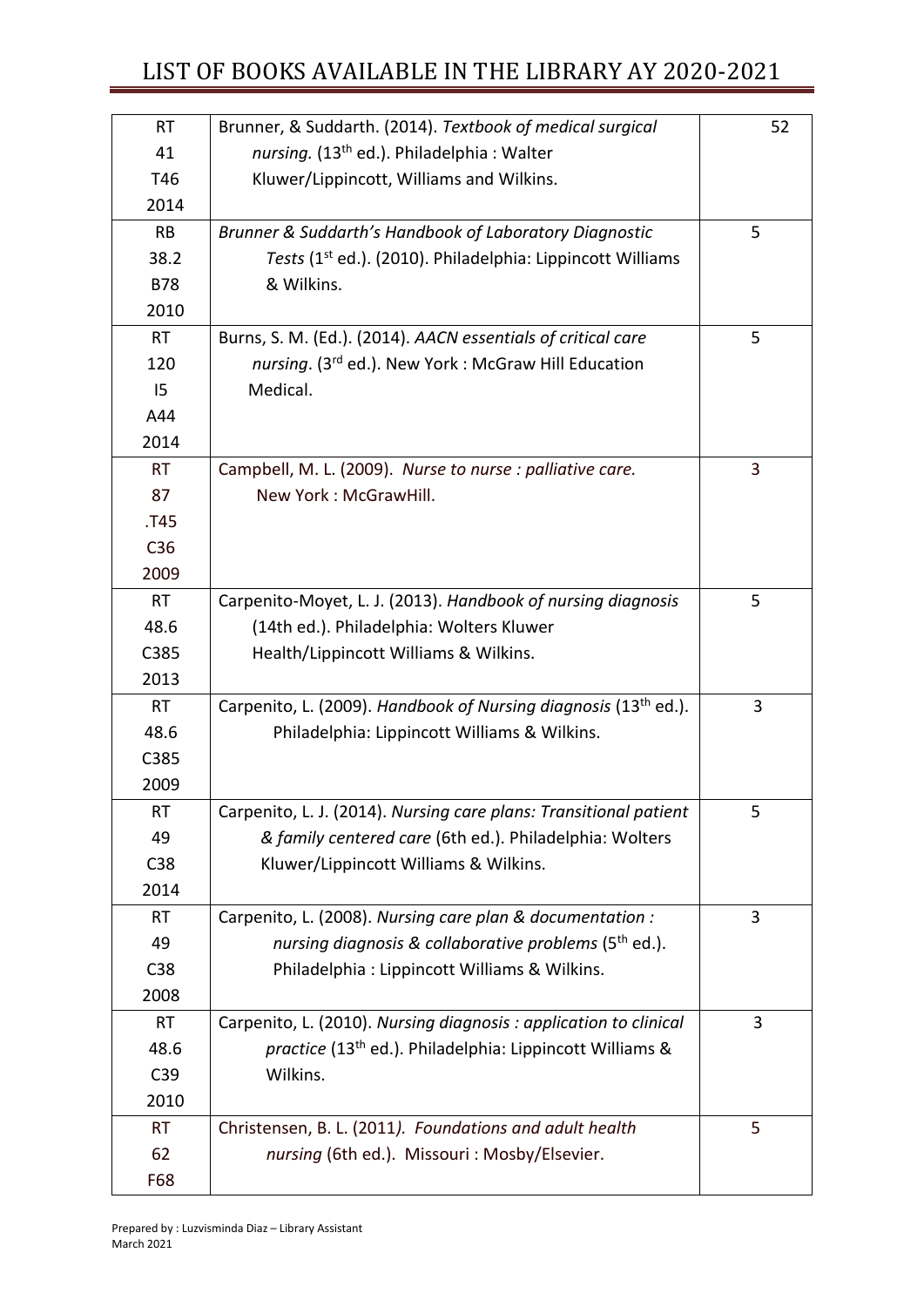| 2011           |                                                                          |                |
|----------------|--------------------------------------------------------------------------|----------------|
| <b>RT</b>      | Clinical Handbook for Brunner & Suddarth's textbook of                   | 5              |
| 49             | medical surgical nursing. (2014). (13 <sup>th</sup> ed.). Philadelphia : |                |
| W54            | Wolters Kluwer/LWN                                                       |                |
| 2014           |                                                                          |                |
| <b>MSNM</b>    | Cohen, E. L., & Cesta, T. G. (2005). Nursing care                        | 3              |
| <b>RT</b>      | management : form essentials to advanced practice                        |                |
| 90.7           | applications. (4 <sup>th</sup> ed.). St. Louise, Missouri :              |                |
| C64            | Elsevier/Mosby.                                                          |                |
| 2005           |                                                                          |                |
| RM             | Commerford, K. C. (Ed). (2013). Nursing 2013 drug handbook.              | 5              |
| 301.12         | Philadelphia: Wolters Kluwer/Lippincott Williams &                       |                |
| <b>N87</b>     | Wilkins                                                                  |                |
| 2013           |                                                                          |                |
| <b>RT</b>      | Doenges, M. E., Moorhouse, M. F., & Murr, A. C. (2014).                  | 5              |
| 49             | Nursing care plans : guidelines for individualizing client               |                |
| D64            | care across the life span. (9 <sup>th</sup> ed.). Philadelphia : F.A.    |                |
| 2014           | Davis.                                                                   |                |
| <b>RT</b>      | Doenges, M. E. (2010). Nursing care plans: guidelines for                | 3              |
| 49             | individualizing client care across the lifespan (8th ed.).               |                |
| D64            | Philadelphia: F. A. Davis.                                               |                |
| 2010           |                                                                          |                |
| RG             | Durham, R. F., & Chapman, L. (2014). Maternal-newborn                    | 5              |
| 951            | nursing: the critical components of nursing care.                        |                |
| D87            | (2 <sup>nd</sup> ed.). Philadelphia: F.A. Davis                          |                |
| 2014           |                                                                          |                |
| <b>RC</b>      | ECG interpretation : an incredibly easy pocket guide. (2010).            | 3              |
| 683.5          | (2 <sup>nd</sup> ed.). Philadelphia: Wolters Kluwer/ Lippincott          |                |
| E <sub>5</sub> | Williams & Wilkins.                                                      |                |
| E2534          |                                                                          |                |
| 2010           |                                                                          |                |
| <b>RC</b>      | Eliopoulos, C. (2014). Gerontological nursing. (8 <sup>th</sup> ed.).    | $\overline{2}$ |
| 954            | Philadelphia: Wolters Kluwer                                             |                |
| E45            |                                                                          |                |
| 2014           |                                                                          |                |
| <b>MSNM</b>    | Emerson, R. J. (2007). Nursing education in the clinical                 | 6              |
| <b>RT</b>      | setting. (3rd ed.) Missouri : Mosby/Elsevier.                            |                |
| 73<br>E44      |                                                                          |                |
| 2007           |                                                                          |                |
| <b>RT</b>      | Foster, J. G., & Prevost, S. S. (2012). Advanced practice                | 5              |
| 120            | nursing of adults in acute care. Philadephia: F.A. Davis.                |                |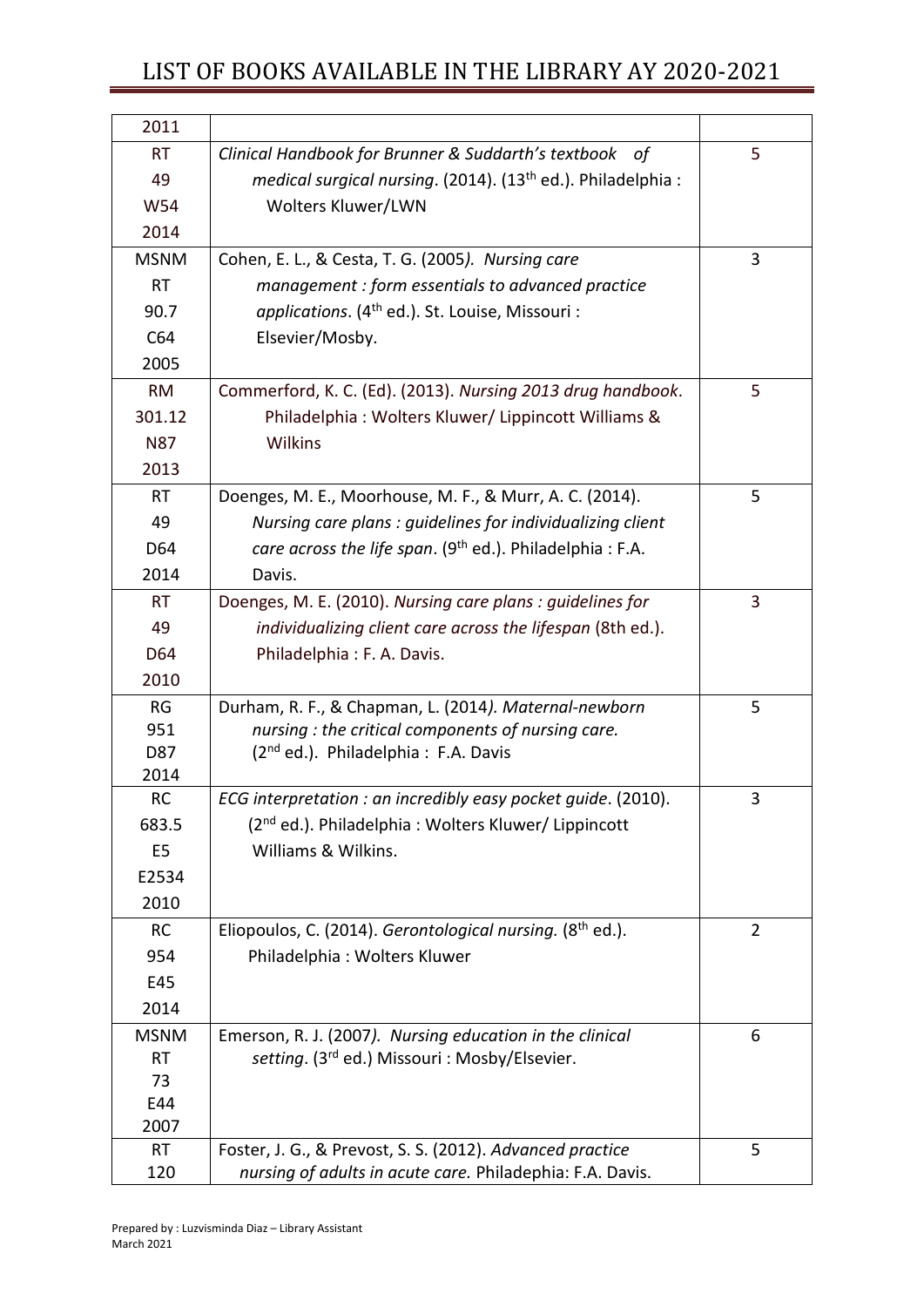| .15             |                                                                           |              |
|-----------------|---------------------------------------------------------------------------|--------------|
| F67             |                                                                           |              |
| 2012            |                                                                           |              |
| <b>RT</b>       | Guido, G. W. (2010). Nursing care at the end of life. Boston:             | 5            |
| 87              | Pearson.                                                                  |              |
| .T45            |                                                                           |              |
| G85             |                                                                           |              |
| 2010            |                                                                           |              |
| <b>MSNM</b>     | Hamric, A. B., Hanson, C. M., Tracy, M. F., & O'Grady, E. T.              | 5            |
| <b>RT</b>       | (2014). Advanced practice nursing : an integrative                        |              |
| 82.8            | approach. (5 <sup>th</sup> ed.). St. Louis, Missouri : Elsevier.          |              |
| H36             |                                                                           |              |
| 2014            |                                                                           |              |
| <b>RT</b>       | Herdman, T. H., & Kamitsuru, S. (Eds.). (2014). NANDA                     | 5            |
| 48.5            | International, Inc. nursing diagnoses : definitions &                     |              |
| N46             | classification 2015-2017. (10 <sup>th</sup> ed.). UK: Wiley Blackwell.    |              |
| 2014            |                                                                           |              |
| <b>RT</b>       | Hogan, M. A., Dentlinger, N. C., & Ramdin, V. (Eds.). (2014).             | 5            |
| 41              | Medical-surgical nursing (3rd ed.). Boston: Pearson.                      |              |
| M498            |                                                                           |              |
| 2014            |                                                                           |              |
| <b>RT</b>       | Hopper, P. D., & Williams, L. S. (2015). Student workbook for             | $\mathbf{1}$ |
| 41              | understanding medical-surgical nursing. (5 <sup>th</sup> ed.).            |              |
| H67             | Philadelphia: F. A. Davis.                                                |              |
| 2015            |                                                                           |              |
| <b>RT</b>       | Hopper, P. D., & Williams, L. S. (2015). Understanding                    | $\mathbf{1}$ |
| 41              | medical-surgical nursing. (5 <sup>th</sup> ed.). Philadelphia: F. A.      |              |
| H <sub>67</sub> | Davis.                                                                    |              |
| 2015            |                                                                           |              |
| <b>RT</b>       | Ignatavicius, D. D., & Workman, M. L. (2015). Medical-surgical            | 2            |
| 41              | nursing : patient-centered collaborative care. (8 <sup>th</sup> ed.). St. |              |
| 144             | Louis, Missouri : Elsevier.                                               |              |
| 2015            |                                                                           |              |
| <b>RT</b>       | Johnson, J.Y. (2010). Handbook for Brunner & Suddarth's                   | 25           |
| 41              | Textbook of Medical-Surgical nursing (12 <sup>th</sup> ed.)               |              |
| J56             | Philadelphia: Lippincott Williams & Wilkins.                              |              |
| 2010            |                                                                           |              |
| <b>RT</b>       |                                                                           |              |
|                 | Kozier B. (2004). Fundamentals of nursing: concepts, process              | <u>14</u>    |
| 41              | and practice (7th ed.). New jersey: Prentice Hall.                        |              |
| F8813           |                                                                           |              |
| 2004            |                                                                           |              |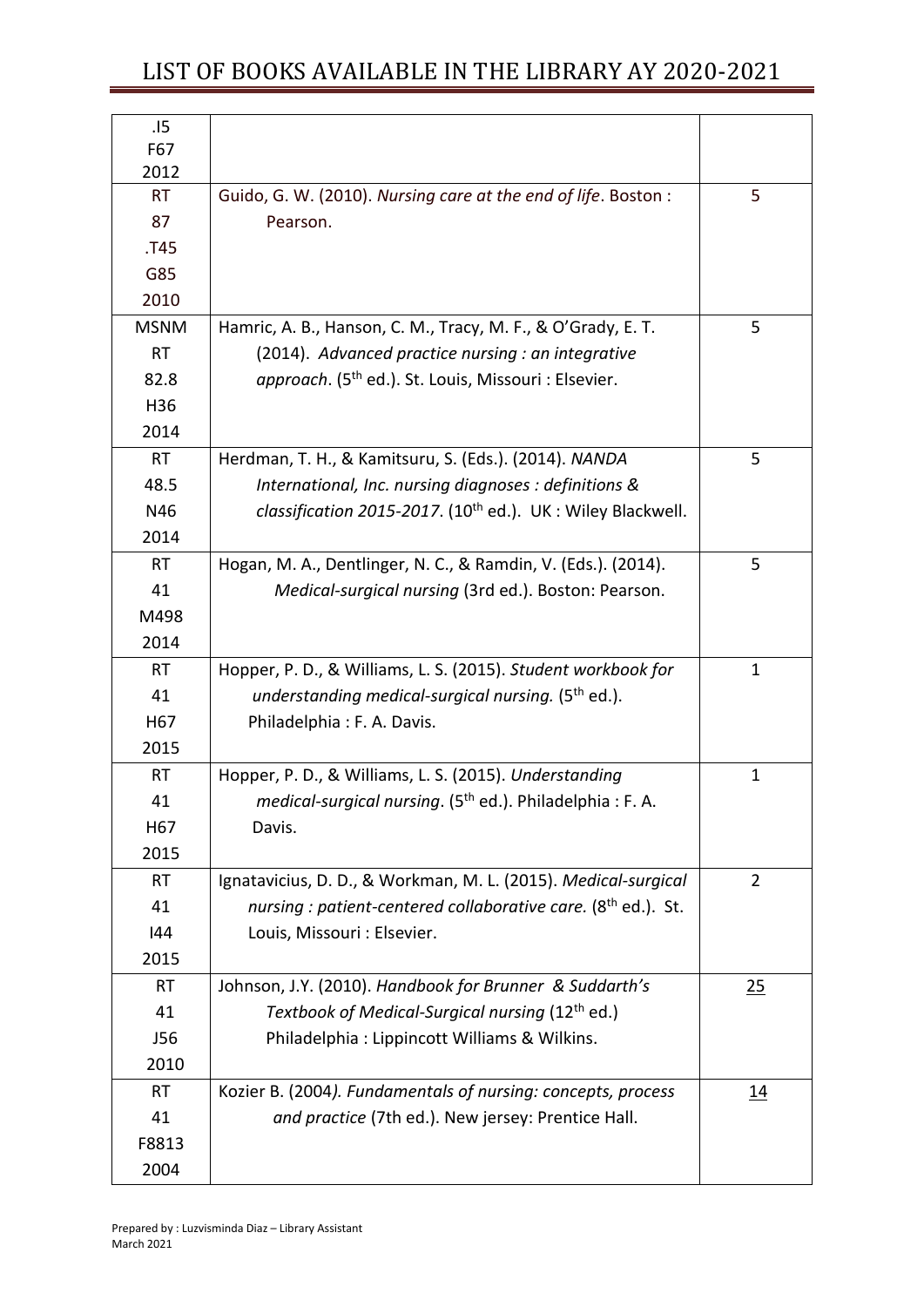| <b>RT</b>   | Lefevre, R. (2010). Applying nursing process : a tool for critical      | $\overline{2}$ |
|-------------|-------------------------------------------------------------------------|----------------|
| 51          | thinking (7 <sup>th</sup> ed.). Philadelphia: Lippincott Williams &     |                |
| A6255       | Wilkins.                                                                |                |
| 2010        |                                                                         |                |
| <b>RT</b>   | LeMone, P., & Bruke, K. (Eds.). (2008). Medical-surgical                | 10             |
| 41          | nursing : critical thinking in client care (4 <sup>th</sup> ed.). Upper |                |
| M493        | Saddle River, N.J. : Pearson/Prentice Hall.                             |                |
| 2008        |                                                                         |                |
| RT          | Lemone, Priscilla (2011). Medical surgical nursing: Critical            | $\overline{2}$ |
| 41          | thinking in patient care (5 <sup>th</sup> ed.). Prentice Hall.          |                |
| M493        |                                                                         |                |
| 2011        |                                                                         |                |
| <b>RT</b>   | Lewis, S. L., Dirksen, S. R., Heitkemper, M. M, & Bucher, L.            | $\overline{2}$ |
| 41          | (2014). Medical-surgical nursing : assessment and                       |                |
| M488        | management of clinical problems. St. Louis, Missouri:                   |                |
| 2014        | Elsevier.                                                               |                |
| <b>RT</b>   | Lynn, P. (2011). Taylor's clinical nursing skills : a nursing           | 5              |
| 41          | Approach (3rd ed.). Philadelphia: Wolters Kluwer/                       |                |
| T398        | Lippincott Williams & Wilkins.                                          |                |
| 2011        |                                                                         |                |
| <b>RT</b>   | Lynn, P. (2011). Taylor's clinical nursing skills. Philadelphia:        | 5              |
| 51          | <b>Wolters Kluwer</b>                                                   |                |
| L96         |                                                                         |                |
| 2011        |                                                                         |                |
| <b>RB</b>   | Malarkey, L. M., & McMorrow, Mary Ellen. (2012). Saunders               | 5              |
| 38.2        | nursing guide to laboratory and diagnostic tests.                       |                |
| M35         | (2 <sup>nd</sup> ed.). St. Louis, Missouri : Elsevier                   |                |
| 2012        |                                                                         |                |
| <b>RT</b>   | Matzo, M., & Sherman, D. W. (Eds.). (2010). Palliative care             | 5              |
| 87          | nursing : quality care to the end of life. New York :                   |                |
| .T45        | Springer                                                                |                |
| P343        |                                                                         |                |
| 2010        |                                                                         |                |
| <b>RT</b>   | Medical-surgical nursing made incredibly easy!. (2012).                 | 25             |
| 51          | (3 <sup>rd</sup> ed.). Philadelphia: Wolters Kluwer/ Lippincott         |                |
| M436        | Williams & Wilkins.                                                     |                |
| 2012        |                                                                         |                |
| <b>MSNM</b> | Middleton, S., & Roberts, A. (Eds.) (2000). Integrated care             | 3              |
| <b>RT</b>   | pathways : a practical approach to implementation.                      |                |
| 82.8        | Edinburgh: Butterworth/Heinemann.                                       |                |
| M53         |                                                                         |                |
|             |                                                                         |                |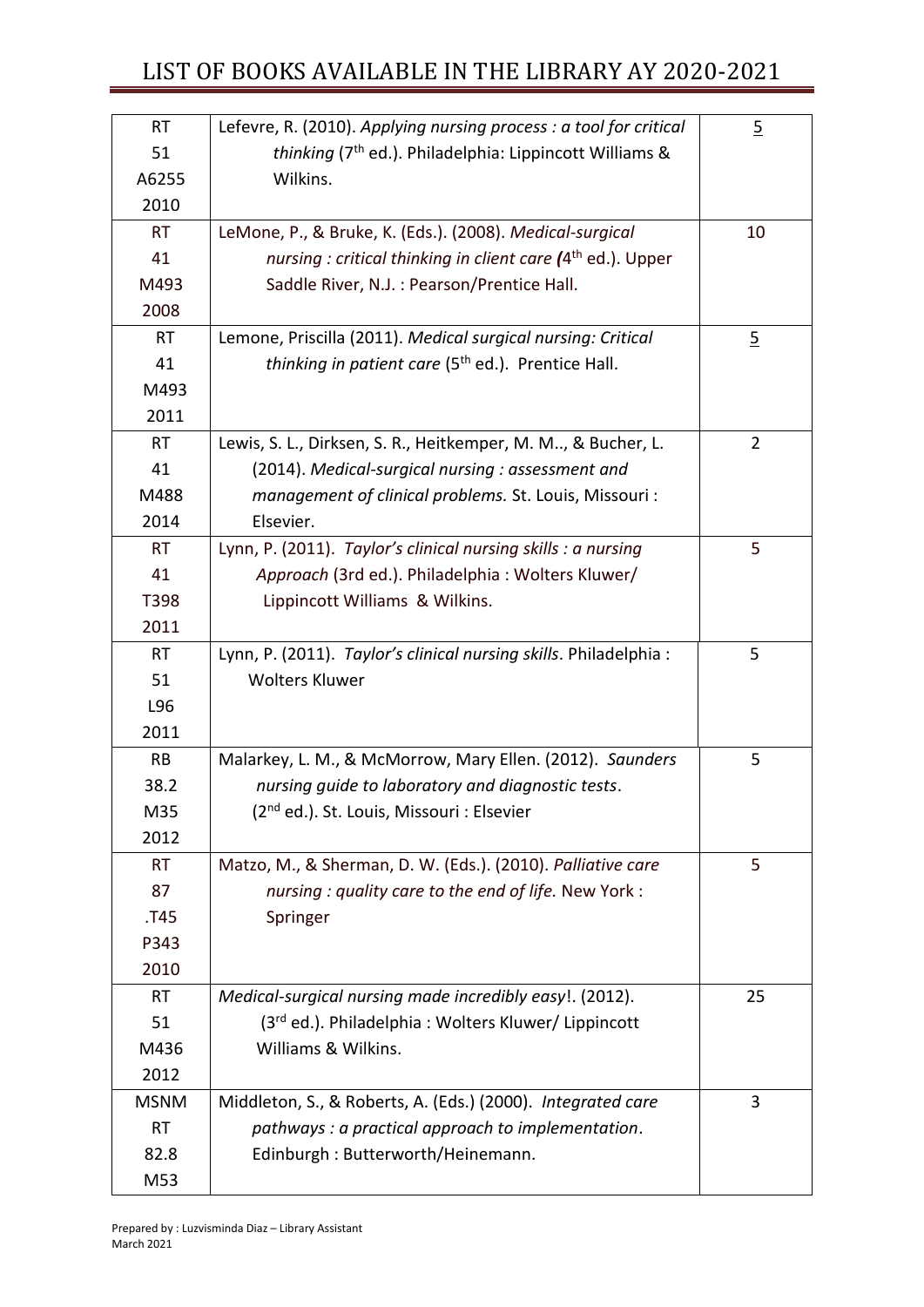| 2000           |                                                                              |                |
|----------------|------------------------------------------------------------------------------|----------------|
| <b>RT</b>      | Miller, M. A. (2011). Client education : theory and practice.                | 5              |
| 90             | Sudbury, Mass.: Jones & Bartlett.                                            |                |
| B <sub>3</sub> |                                                                              |                |
| 2011           |                                                                              |                |
| <b>RT</b>      | Lippincott manual of Nursing Practice $(7th$ ed.).(2001).                    | $\overline{3}$ |
| 51             | Philadelphia: Lippincott Williams and Wilkins.                               |                |
| <b>B78</b>     |                                                                              |                |
| 2001           |                                                                              |                |
| <b>RT</b>      | Lippincott Manual of Nursing practice. (2000). Philadelphia:                 | $\overline{3}$ |
| 51             | Lippincott Williams & Wilkins                                                |                |
| <b>B78</b>     |                                                                              |                |
| 2000           |                                                                              |                |
| <b>RT</b>      | Lugton, J., & McIntyre, R. (Eds.). (2005). Palliative care: the              | $\overline{2}$ |
| 87.45          | nursing role. Edinburgh : Elsevier/ Churchill                                |                |
| <b>P37</b>     | Livingstone.                                                                 |                |
| 2005           |                                                                              |                |
| <b>RT</b>      | Lynn, P. (2015). Taylor's clinical nursing skills : a nursing                | 4              |
| 51             | <i>process approach.</i> (4 <sup>th</sup> ed.). Philadelphia: Wolters Kluwer |                |
| L96            |                                                                              |                |
| 2015           |                                                                              |                |
| <b>MSNM</b>    | Lynn, P. (2015). Taylor's clinical nursing skills. (2 <sup>nd</sup> ed.).    | 5              |
| <b>RT</b>      | Philadelphia: Wolters Kluwer                                                 |                |
| 51             |                                                                              |                |
| L96            |                                                                              |                |
| 2015           |                                                                              |                |
| <b>RT</b>      | Medina, J., & Puntillo, K. (eds.). (2006). AACN Protocols for                | 3              |
| 120            | practice. Palliative care and end-of-life issues in critical                 |                |
| .15            | care. Sudbury, Mass.: Jones and Bartlett.                                    |                |
| A174           |                                                                              |                |
| 2006           |                                                                              |                |
| <b>RD</b>      | Mulder, M. (2002). Basic principles of wound care. Cape Town:                | $\overline{2}$ |
| 93.95          | Pearson Education.                                                           |                |
| <b>B37</b>     |                                                                              |                |
| 2002           |                                                                              |                |
| <b>RT</b>      | Nettina, S. (Ed.). (2010). Lippincott manual of nursing practice             | 5              |
| 51             | (9th ed.). Norristown Road, Ambler, PA: Lippincott                           |                |
| <b>B78</b>     | Williams & Wilkins.                                                          |                |
| 2010           |                                                                              |                |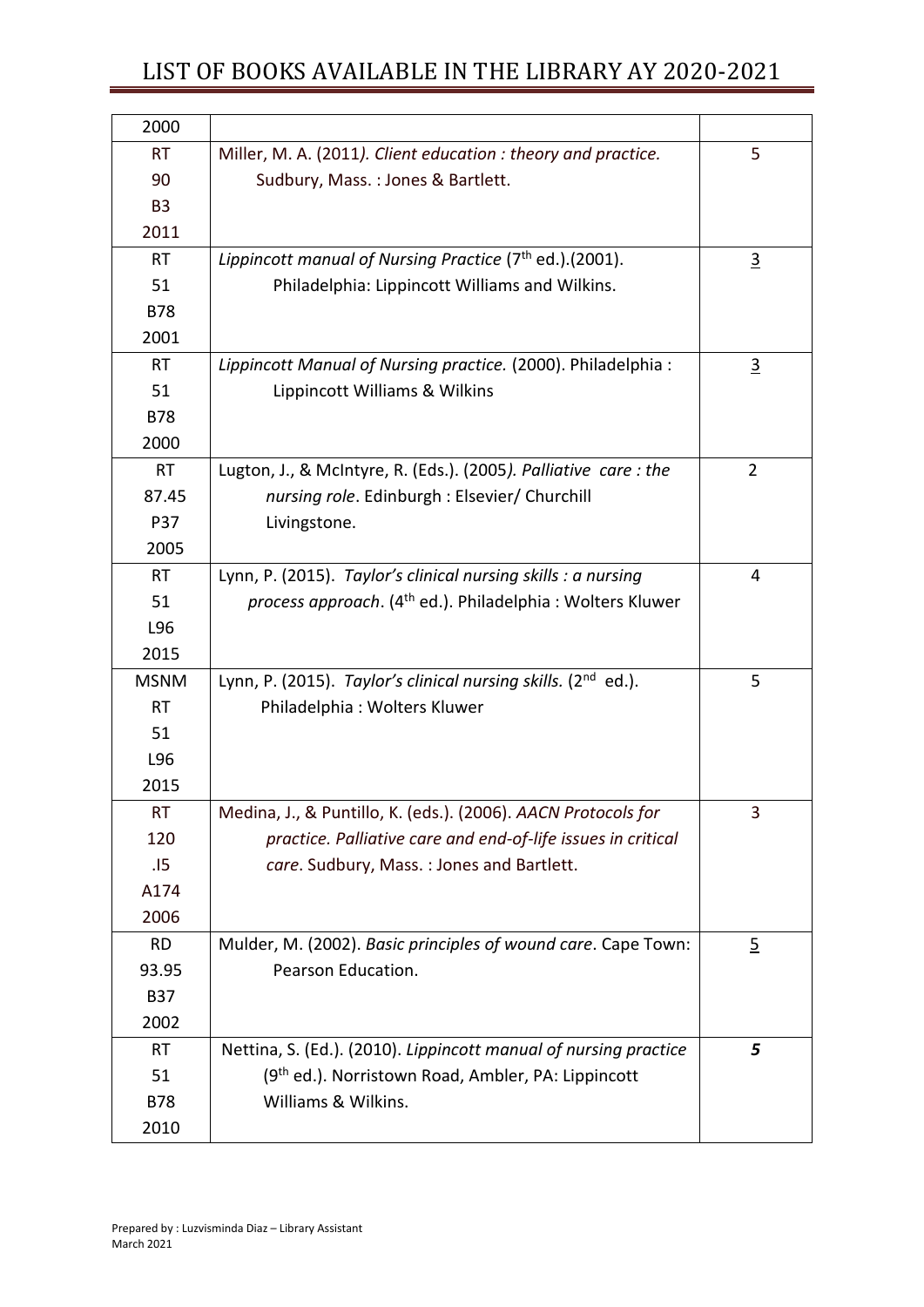| <b>RT</b>   | Newfield, S. A., Mittie, H. D., Tilley, D. S., Sridaromont, K. L., &     | 3 |
|-------------|--------------------------------------------------------------------------|---|
| 48.6        | Maramba, P. (2007). Cox's clinical applications of                       |   |
| C6          | nursing diagnosis: Adult, child, women's, mental                         |   |
| 2007        | health, gerontic, and home health considerations.                        |   |
|             | (5th ed.). Philadelphia: F.A. Davis.                                     |   |
| <b>RT</b>   | Nurse's quick check. Diseases (2nd ed.). (2009). Philadelphia:           | 5 |
| 65          | Wolters Kluwer Health/Lippincott Williams & Wilkins.                     |   |
| N78         |                                                                          |   |
| 2009        |                                                                          |   |
| <b>RM</b>   | Nursing 2013 drug handbook (33 <sup>rd</sup> ed.). (2013). Philadelphia, | 5 |
| 301.12      | Pa: Wolters Kluwer/Lippincott Williams & Wilkins.                        |   |
| <b>N87</b>  |                                                                          |   |
| 2013        |                                                                          |   |
| <b>RM</b>   | Nursing 2012 drug handbook (32 <sup>nd</sup> ed.). (2012). Philadelphia, | 5 |
| 301.12      | Pa: Wolters Kluwer/Lippincott Williams & Wilkins.                        |   |
| <b>N87</b>  |                                                                          |   |
| 2012        |                                                                          |   |
| <b>RT</b>   | Osborn, K. S. (2010). Medical-surgical nursing : preparation             | 5 |
| 41          | for practice. Upper Saddle River, NJ: Pearson Prentice                   |   |
| O68         | Hall.                                                                    |   |
| 2010        |                                                                          |   |
| <b>MSNM</b> | Pagana, K. D., & Pagana, T. J. (2014). Mosby's manual                    | 5 |
| <b>RB</b>   | diagnostic and laboratory tests. (5 <sup>th</sup> ed.). St. Louis,       |   |
| 38.2        | Missouri : Elsevier.                                                     |   |
| P34         |                                                                          |   |
| 2014        |                                                                          |   |
| RT          | Payne, S., Seymour, J. & Ingleton, C. (2008). Palliative care            | 2 |
| 87          | nursing: principles and evidence for practice. England:                  |   |
| .T45        | McGrawHill/Open University Press.                                        |   |
| P342        |                                                                          |   |
| 2008        |                                                                          |   |
| <b>RT</b>   | Perry, A. G. (2010). Clinical nursing skills & techniques.               | 5 |
| 51          | (7 <sup>th</sup> ed.). St. Louis, Mo.: Mosby                             |   |
| P365        |                                                                          |   |
| 2010        |                                                                          |   |
| <b>RT</b>   | Ralph, S. S., & Taylor, C. M. (2014). Sparks & Taylor's nursing          | 5 |
| 48.6        | diagnosis pocket guide (2nd ed.). Philadelphia: Wolters                  |   |
| <b>R35</b>  | Kluwer/Lippincott Williams & Wilkins.                                    |   |
| 2014        |                                                                          |   |
| <b>RT</b>   | Sandra, F., Donnia, J., & Barbara C. (2012). Clinical nursing            | 5 |
| 41          | skills. : basic to advanced skills. (8 <sup>th</sup> ed.). New Jersey :  |   |
|             |                                                                          |   |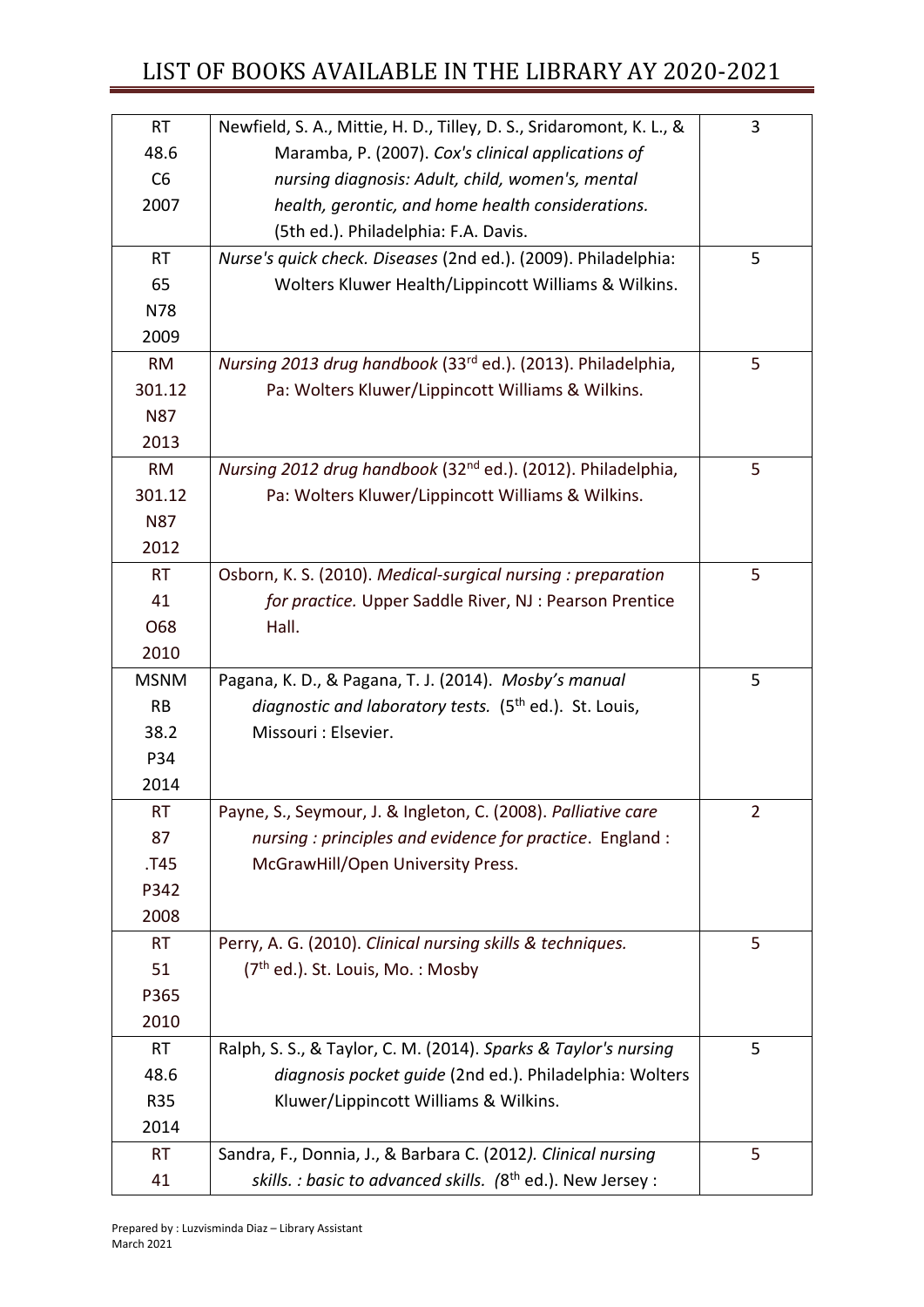| <b>S65</b><br>2012 | Pearson.                                                             |                         |
|--------------------|----------------------------------------------------------------------|-------------------------|
| <b>RB</b>          |                                                                      |                         |
| 38.2               | Schnell, Z. A. (2003). Davis's Comprehensive Handbook of             | $\overline{2}$          |
| <b>S37</b>         | Laboratory and Diagnostic Tests with Nursing                         |                         |
|                    | Implications. Philadelphia: F.A. Davis.                              |                         |
| 2003               |                                                                      |                         |
| Ref                | Skidmore (2003). Nursing Drug Reference. St. Louis, MO.:             | $\overline{\mathbf{1}}$ |
| <b>RM</b>          | Mosby.                                                               |                         |
| 138                |                                                                      |                         |
| S59                |                                                                      |                         |
| 2003               |                                                                      |                         |
| <b>RT</b>          | Smeltzer, S.C., & Bare, B.G. (2010). Brunner and Suddarth's          | <u>26</u>               |
| 41                 | textbook of Medical-Surgical nursing (12 <sup>th</sup> ed.).         |                         |
| T46                | Lippincott.                                                          |                         |
| 2010               |                                                                      |                         |
| <b>RT</b>          | Smeltzer, S. C., Brunner, L. S., & Suddarth, D. S. (Eds.). (2008).   | 10                      |
| 41                 | Brunner & Suddarth's textbook of medical-surgical                    |                         |
| T46                | nursing (11 <sup>th</sup> ed.). Philadelphia : Lippincott Williams & |                         |
| 2008               | Wilkins.                                                             |                         |
| <b>RT</b>          | Smeltzer, S.C., & Bare, B. G. (2004). Brunner and Suddarth's         | $\overline{L}$          |
| 41                 | textbook of Medical-Surgical nursing (10th ed.).                     |                         |
| T46                | Lippincott.                                                          |                         |
| 2004               |                                                                      |                         |
| <b>RT</b>          | Smith, S.F. (2012). Clinical nursing skills: basic to advanced       | 5                       |
| 41                 | skills (8 <sup>th</sup> ed.). New Jersey: Pearson Education.         |                         |
| <b>S65</b>         |                                                                      |                         |
| 2012               |                                                                      |                         |
| <b>RT</b>          | Sommers, M. S. (2007). Diseases and Disorders: A nursing             | 3                       |
| 51                 | therapeutics manual (3rd Ed.). Philadelphia: F.A. Davis              |                         |
| S66                | Co.                                                                  |                         |
| 2007               |                                                                      |                         |
| <b>RD</b>          | Vuolo, J. (2009). Wound care made incredibly easy! (UK ed.).         | 3                       |
| 93.95              | London: Lippincott Williams & Wilkins                                |                         |
| W68                |                                                                      |                         |
| 2009               |                                                                      |                         |
| <b>RT</b>          | Weber, J. R. (Ed.). (2014). Nurses' handbook of health               | 5                       |
| 48                 | assessment. Philadelphia: Wolters Kluwer                             |                         |
| N863               | Health/Lippincott Williams & Wilkins.                                |                         |
| 2014               |                                                                      |                         |
|                    |                                                                      |                         |